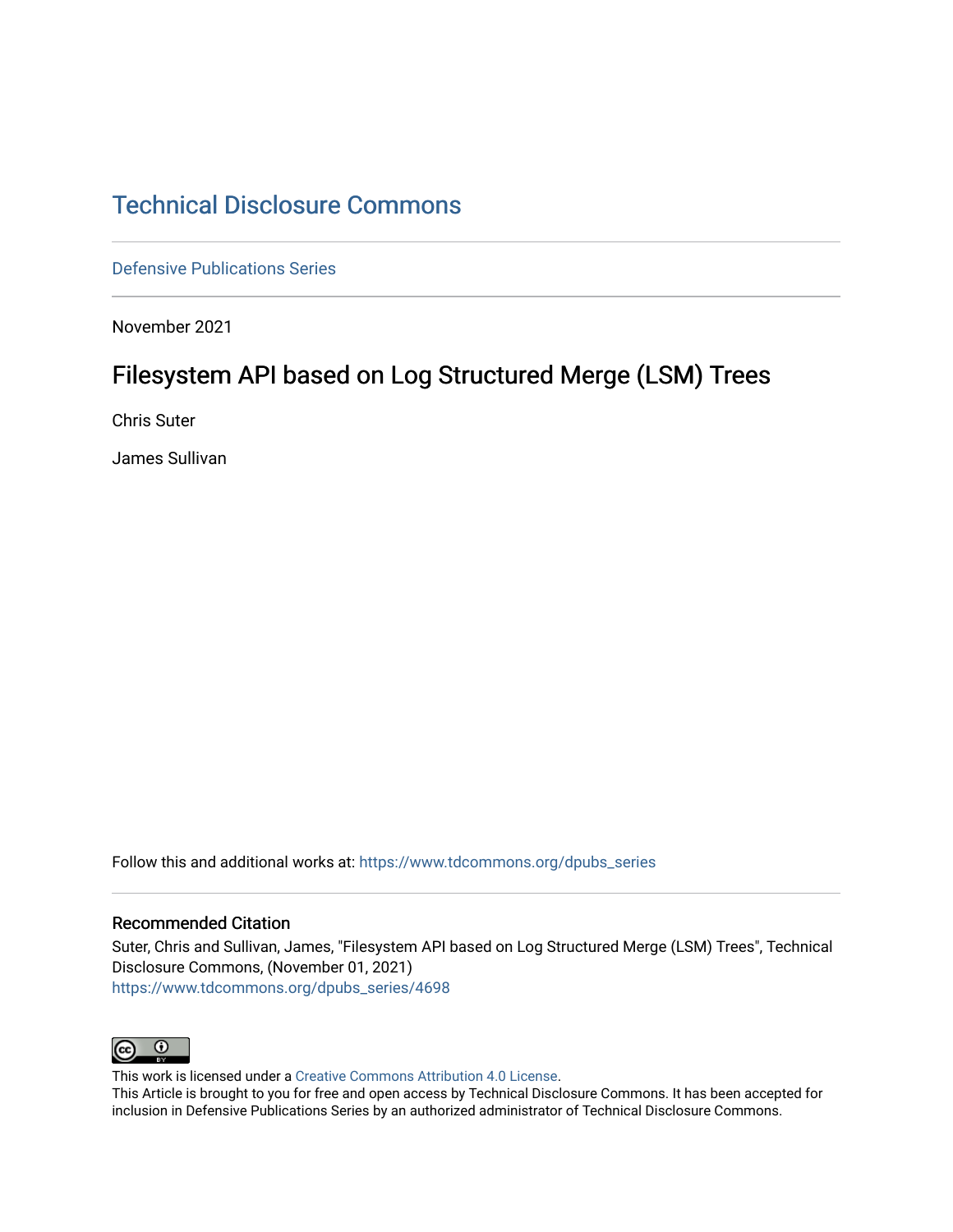# **Filesystem API based on Log Structured Merge (LSM) Trees**

## ABSTRACT

This disclosure describes the application of LSM trees as a primitive data structure to provide a file-like Application Programming Interface (API). The LSM tree data structure is used to implement an object store. Namespace features, such as support for directories, can be layered on top of objects to form a hierarchy of object stores, with a root object store connected to an arbitrary number of child object stores that store user directories and files. Since the tree stores deltas on objects, it can contain multiple entries per object ID. However, within a given layer of the tree, there can be at most one entry for a given key within the object. The filesystem achieves performance by writing mutations to a fast in-memory layer, which is flushed at appropriate times to minimize latency caused by disk write operations. Moreover, the use of a journal can help minimize data loss from unflushed write operations in the event of sudden loss of power.

# KEYWORDS

- Log Structured Merge (LSM) tree
- Filesystem
- Object store
- Journal
- Tree compaction
- Mutable tree layer
- Skip list

# **BACKGROUND**

A Log Structured Merge (LSM) tree is a data structure in which each successive layer records the differences (also referred to as deltas) over the previous layer in the tree.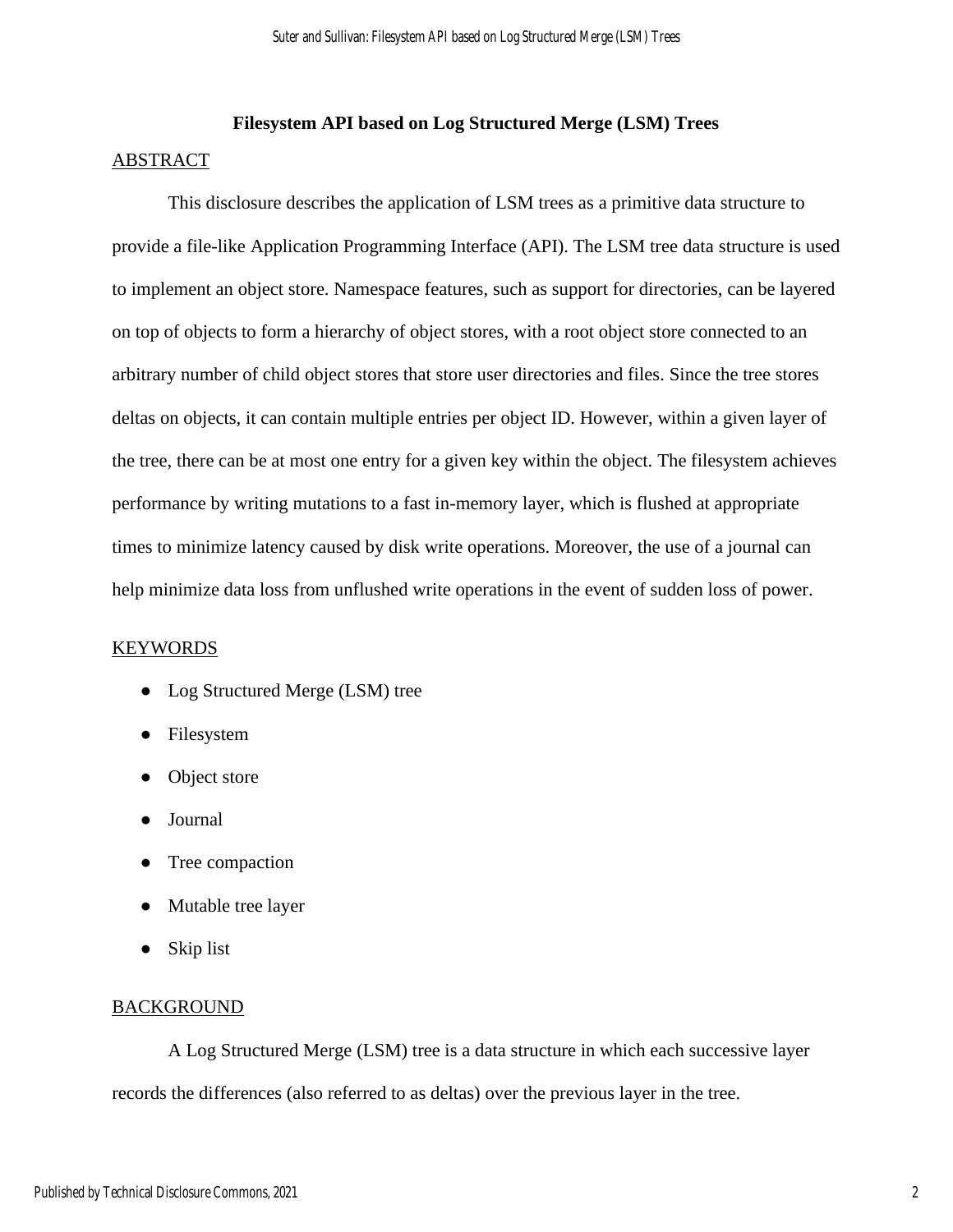Periodically, the layers are merged to generate new layers to replace the old ones. The process of merging layers to generate new ones is termed as compaction. The precise format of the persistent layers within an LSM tree can be easily evolved, which is one of the compelling reasons for using LSM trees as a primitive data structure to support operations within applications.

The LSM tree can serve as an independent library for storing arbitrary key-value pairs. However, it needs appropriate interfaces to be used as the backing for a filesystem.

#### DESCRIPTION

This disclosure describes the application of LSM trees as a primitive data structure to provide a file-like Application Programming Interface (API) system. The layer files within the LSM tree store deltas of various objects, such as allocation records or directory entries. The inmemory mutable layer can be implemented as a skip list. These LSM trees are used to implement an object store, which is a key-value interface with basic namespace features, such as support for directories. A hierarchy of object stores are constructed:

- 1. **Root parent object store**: This object store provides only a memory layer and no persistent layers, thus avoiding the need for it to have a parent object store. The root parent object store exists only for the purposes of providing backing for the root object store and the journal file.
- 2. **Root object store**: The root object store contains all other filesystem metadata (e.g., allocation information) and serves as the backing for all other object stores. No user data is stored as part of the root object store.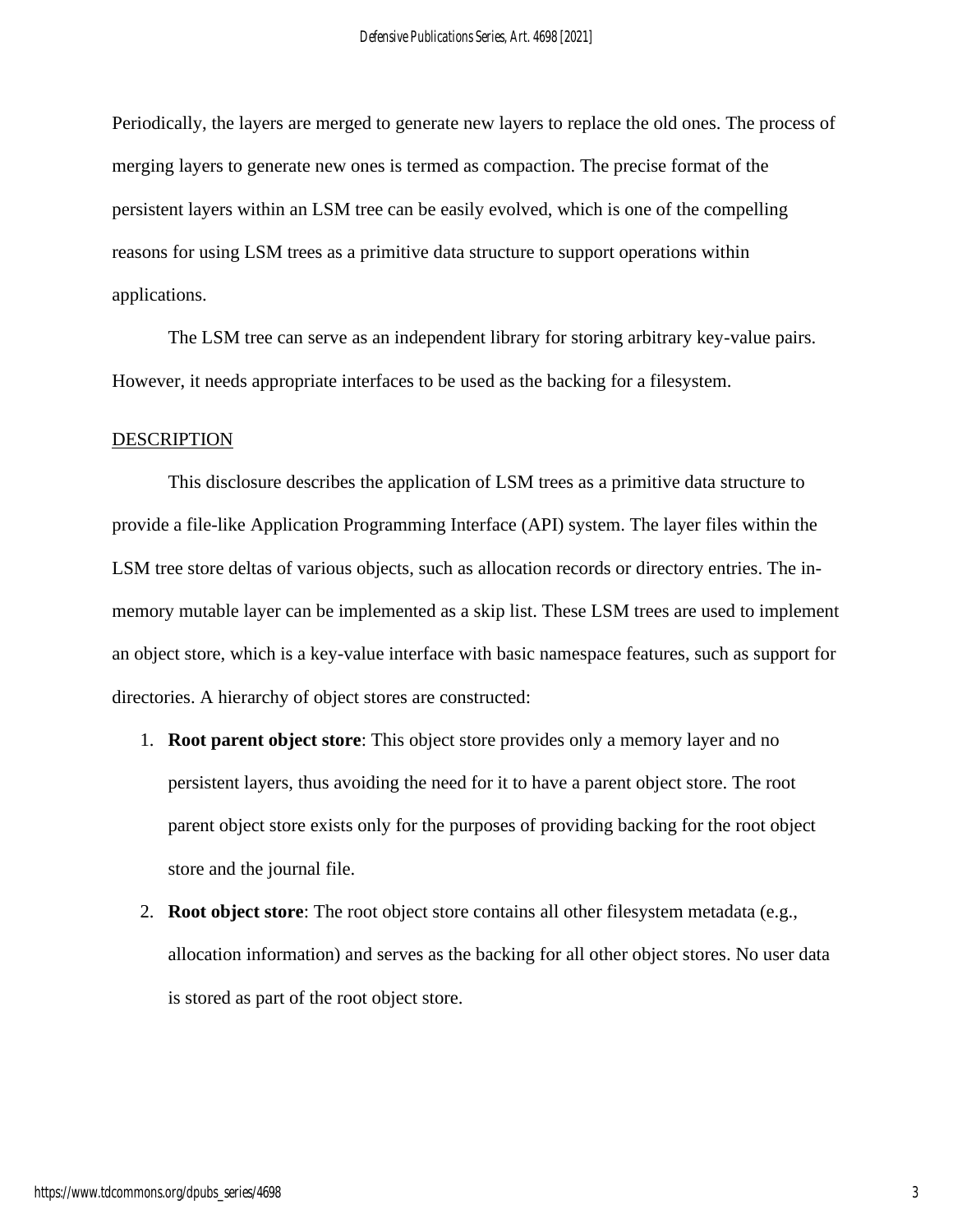3. **Child object stores**: A root object store can be connected to an arbitrary number of child object stores, each of which represents a filesystem volume. Child object stores can store user data in directories and files.

```
struct ObjectKey {
     object_id: u64,
     data: ObjectKeyData,
}
enum ObjectKeyData {
    Object,
    Attribute { attribute_id: u64 },
    Extent(ExtentKey),
}
struct ExtentKey {
     attribute_id: u64,
     range: std::ops::Range<u64>,
}
enum ObjectValue {
   Object { object type: ObjectType },
    Attribute { size: u64 },
     Extent(ExtentValue),
}
enum ObjectType {
    File,
    Directory,
    Volume,
}
struct ExtentValue {
     device_offset: u64,
}
```


As illustrated in the pseudocode in Fig. 1, objects contain a collection of attributes in the form of key-value pairs, with Attribute ID 0 as the default attribute where a file's data is contained. For instance, attributes can be used to store POSIX-style extended attributes.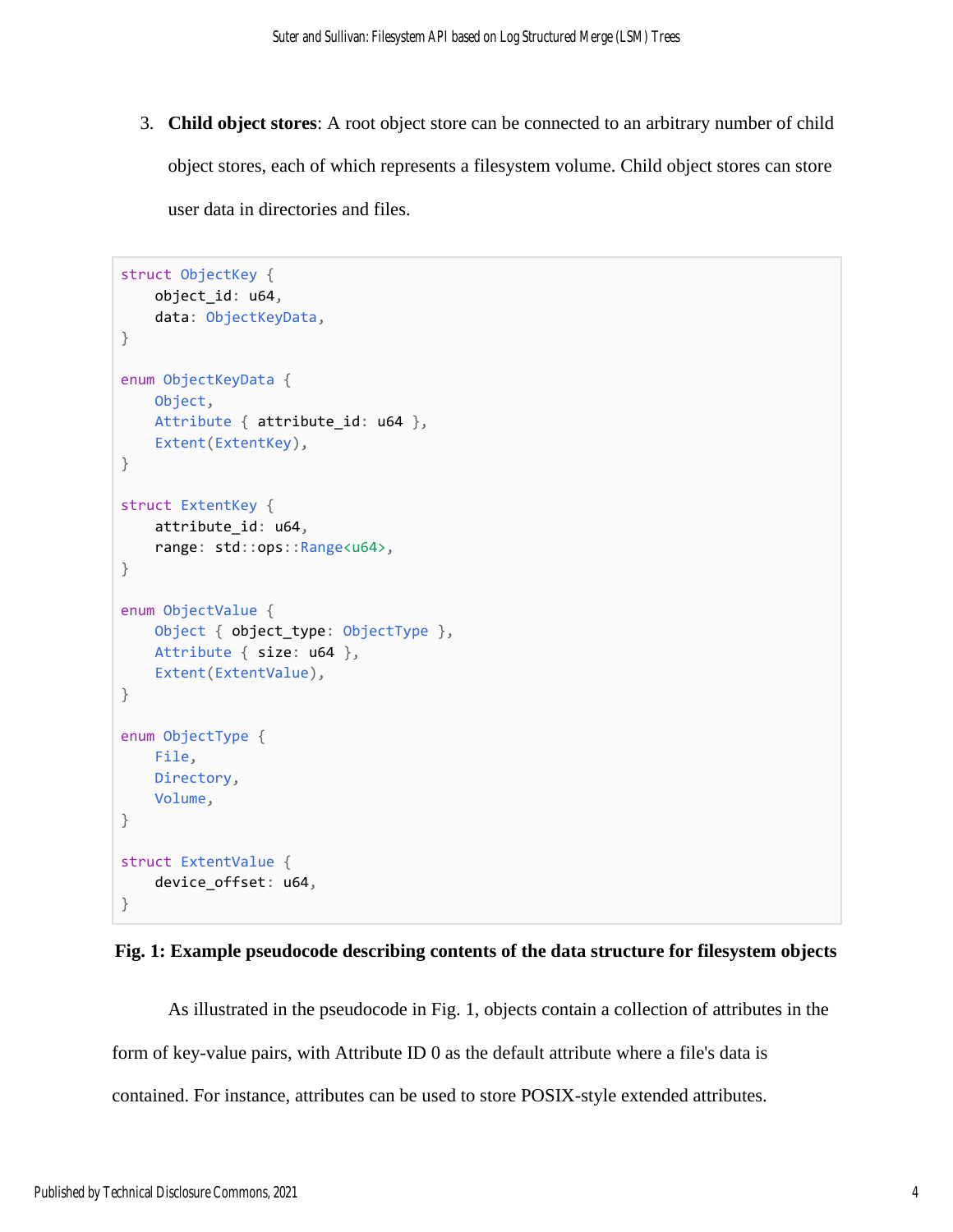Attributes contain extents. Objects are indexed using 64-bit unsigned integers that serve as object identifiers (ID). All offsets in Fig. 1 are byte offsets. Since the tree stores deltas on objects, it can contain multiple entries per object ID. However, within a given layer of the tree, there can be at most one entry for a given key within the object. Namespace features, such as support for directories, can be layered on top of objects.

The object store can support two write modes: copy-on-write and overwrite. While the overwrite mode provides a performance boost for some applications, it can interfere with features that involve snapshots or cloning. Importantly, the overwrite mode can support a journal implemented as an ever-growing file. The journal cannot use copy-on-write because the extents for the journal must be known when replaying the journal at mount time. Therefore, all extents for the journal are preallocated, and writing to the journal is done so as to ensure that enough extents are preallocated for the next range of the journal file before the current range is finished.

The journal can support transactions - the ability to stream and apply atomic mutations to multiple filesystem objects. Mutations can be grouped together into a single transaction such that only complete transactions are applied at replay time. When the LSM tree is compacted, the extents at the beginning of the journal file can be freed up. Having object IDs that are monotonically increasing 64-bit numbers can avoid the need for wrapping. In addition, the journal can provide fast persistence of changes that may otherwise be lost in the event of a power loss. Fig. 2 shows an illustrative pseudocode for a number of mutations that can be supported.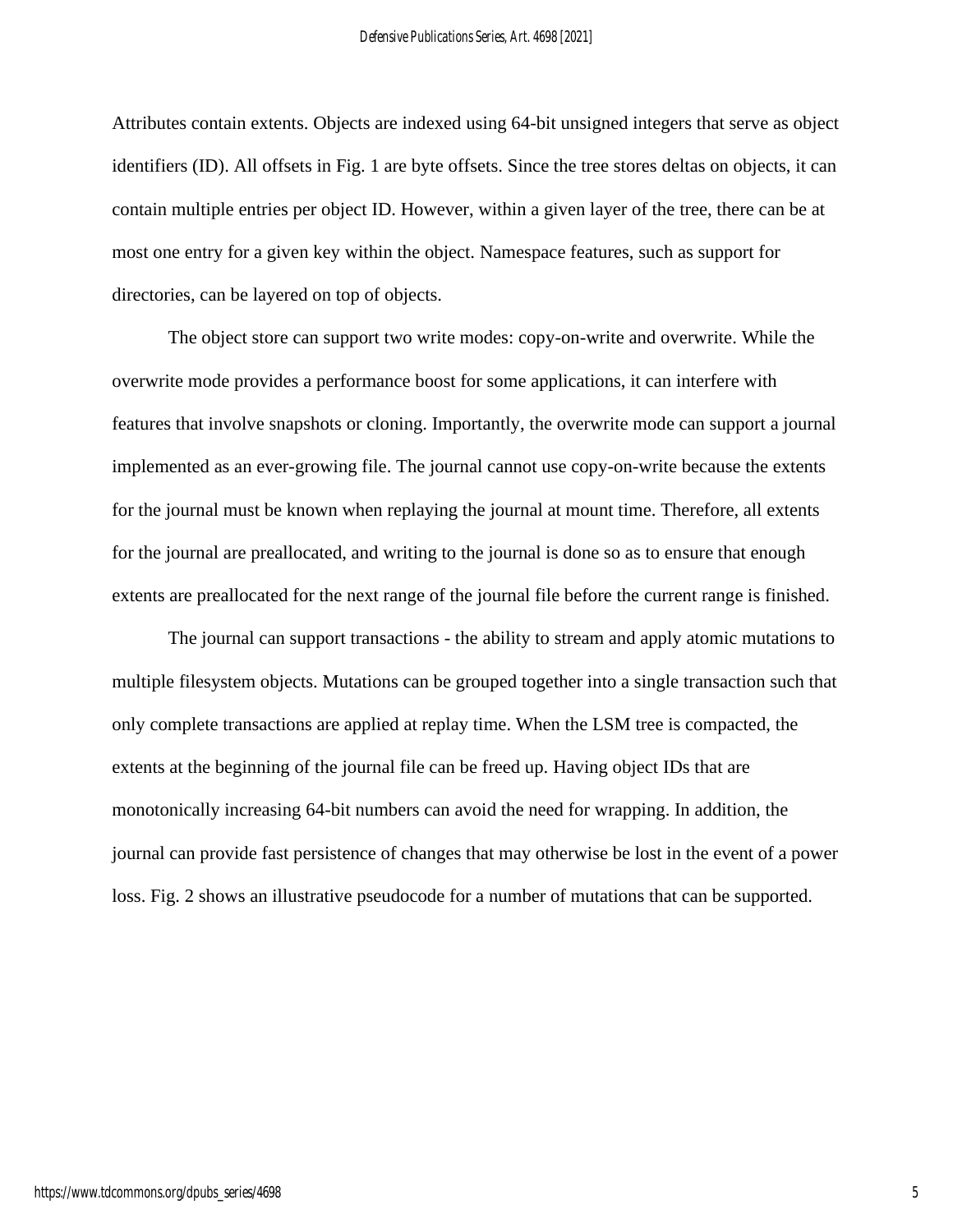```
enum Mutation {
    // Inserts a record.
     Insert {
         item: ObjectItem,
     },
     // Inserts or replaces a record.
     ReplaceOrInsert {
         item: ObjectItem,
     },
     // Inserts or replaces an extent.
     ReplaceExtent {
         item: ObjectItem,
     },
    Allocate(AllocatorItem),
    Deallocate(AllocatorItem),
     // Seal the mutable layer and create a new one.
     TreeSeal,
    // Indicates a compaction took place and the immutable layers have changed.
     TreeCompact,
}
```
# **Fig. 2: Example pseudocode illustrating mutations that can be applied to filesystem objects**

The Insert, ReplaceOrInsert and ReplaceExtent mutations shown in Fig. 2 apply to object stores. The operational semantics of the mutation may differ depending on the implementation. For example, Insert can assume there is no existing entry, ReplaceExtent can perform a range-based replace in which a single extent overwrites multiple existing records. The precise semantics of the operations can be determined based on the specifics of the use case and performance requirements.

The Allocate and Deallocate mutations are applied to an LSM tree which stores allocation information, and increment or decrement reference-counts of extents which are stored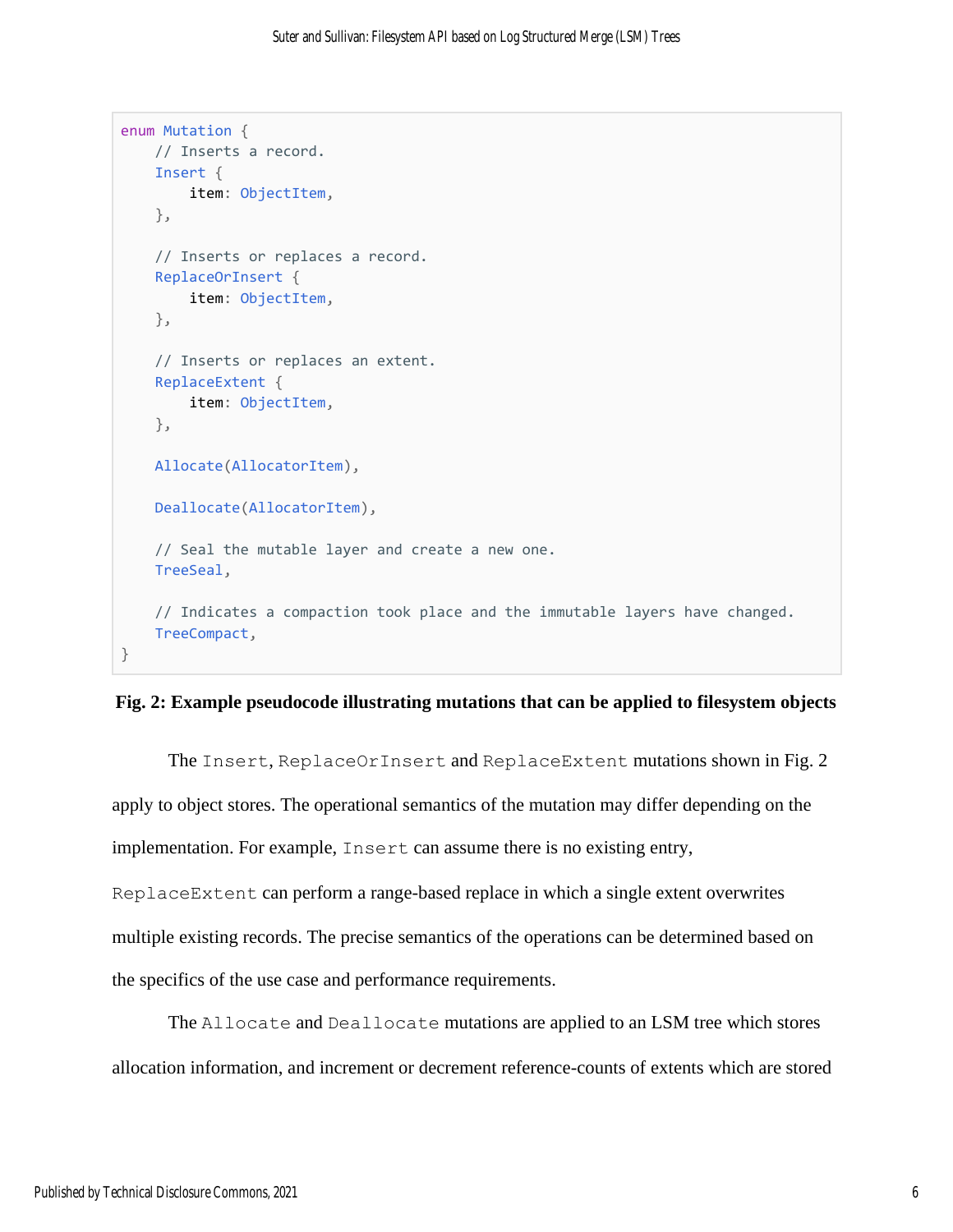in this tree. Initially, all extents have only a reference count of 1. However, if cloning is supported, extents can have counts greater than 1. Deallocations are represented with a delta of - 1. These operations can be performed simply by iterating over the tree and looking for holes.

The TreeSeal and TreeCompact mutations shown in Fig. 2 are tree operations that support compactions. Sealing involves making the current mutable layer immutable and then creating a new mutable layer. Once sealing is done, a background compaction process takes place. When compaction is complete, a compact operation is recorded in the journal to indicate that the immutable layers of a tree have changed. The background compaction process has no impact on other filesystem activity (e.g., other reads or writes) since it operates only on immutable layers that do not require locking to prevent access by other processes.

Since there are no explicit flush calls involved, the underlying device can reorder writes. Therefore, all writes to the journal include a checksum (e.g., a Fletcher-64 checksum) for each block of configurable size. For example, if the block size is 4 kB, each block in the journal file will consist of 4088 bytes of serialized data, followed by an 8-byte Fletcher-64 checksum. The checksum can be salted with the checksum value for the previous block. The salt for the first block of the journal can be chosen at random at mount time to make it unlikely for the journal to be confused for one from a previous incarnation.

At any point in time, there can be at least a block of data waiting to be flushed to the journal. For enhanced performance and write amplification, it may be useful to delay flushing as much as possible within memory and other operational constraints. However, if a client forces a flush before a block is fully filled, a special record can be used to pad empty space within the block prior to writing it along with its checksum. At that point, no more data would need to be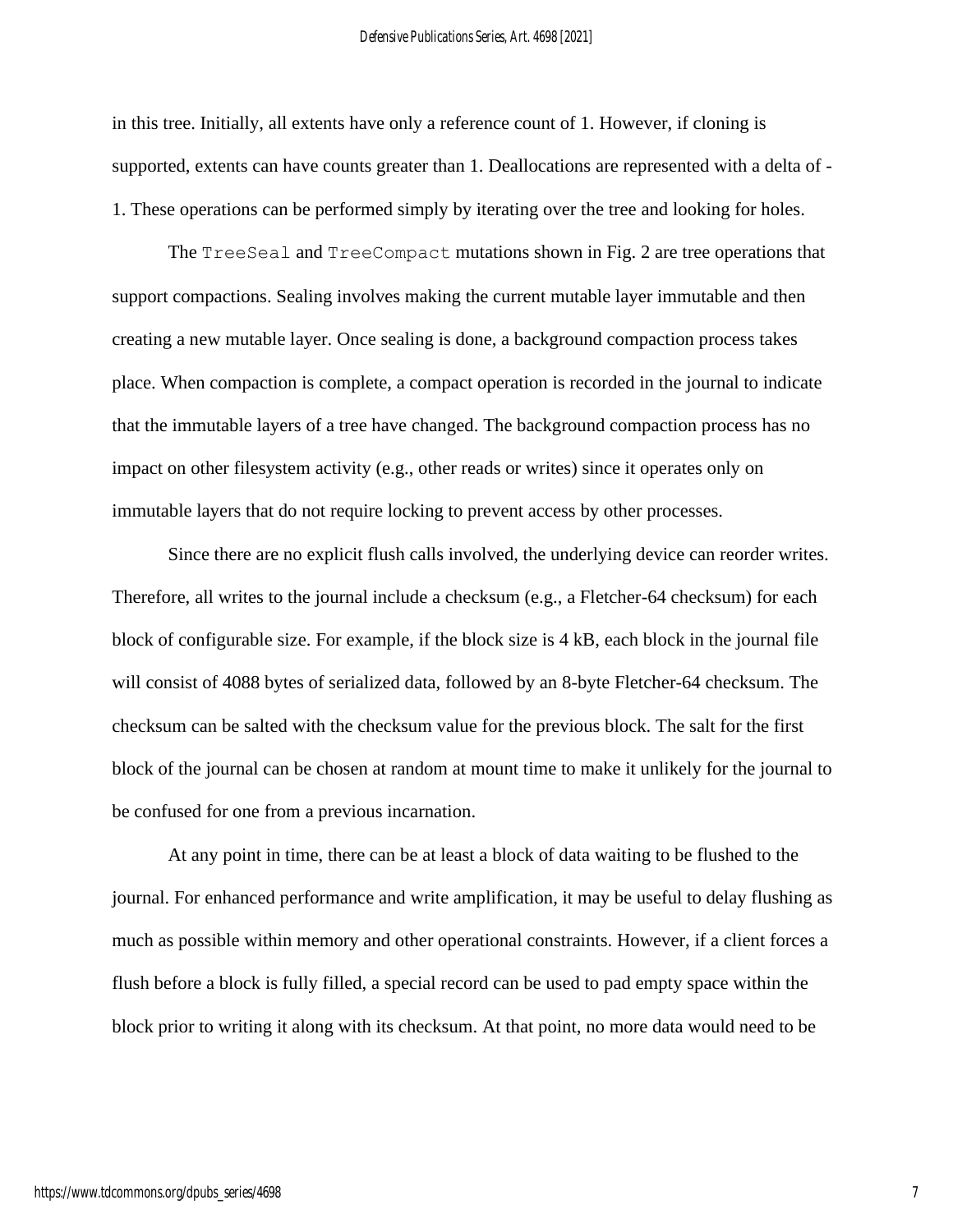written to fully recover all outstanding data. However, it may be necessary to flush the underlying devices to ensure persistence of the data cached at their levels.

If replaying the journal encounters a block with mismatched checksum, the writing can be continued from the previous point if the shutdown prior to the replay is known to be graceful. Otherwise, it is possible that the previous block left an uncommitted transaction and, quite probably, a record that cannot be deserialized. Such situations can be addressed with a checksum marker for resetting the journal stream. For instance, if the stored checksum is the expected checksum ^ 0xffffffffffffffff, then the journal stream is considered reset, and all half complete transactions are discarded.

Since different LSM trees can flush their mutable layers at different times, the location of synchronization of each tree within the journal stream must be marked. Since the journal file is ever growing, the file offset within the journal file for all trees that use the journal can be recorded for these purposes.

A superblock can contain version information, an instance identifier, e.g., Universally Unique Identifier (UUID), etc. In addition, a superblock contains the information shown in Fig. 3.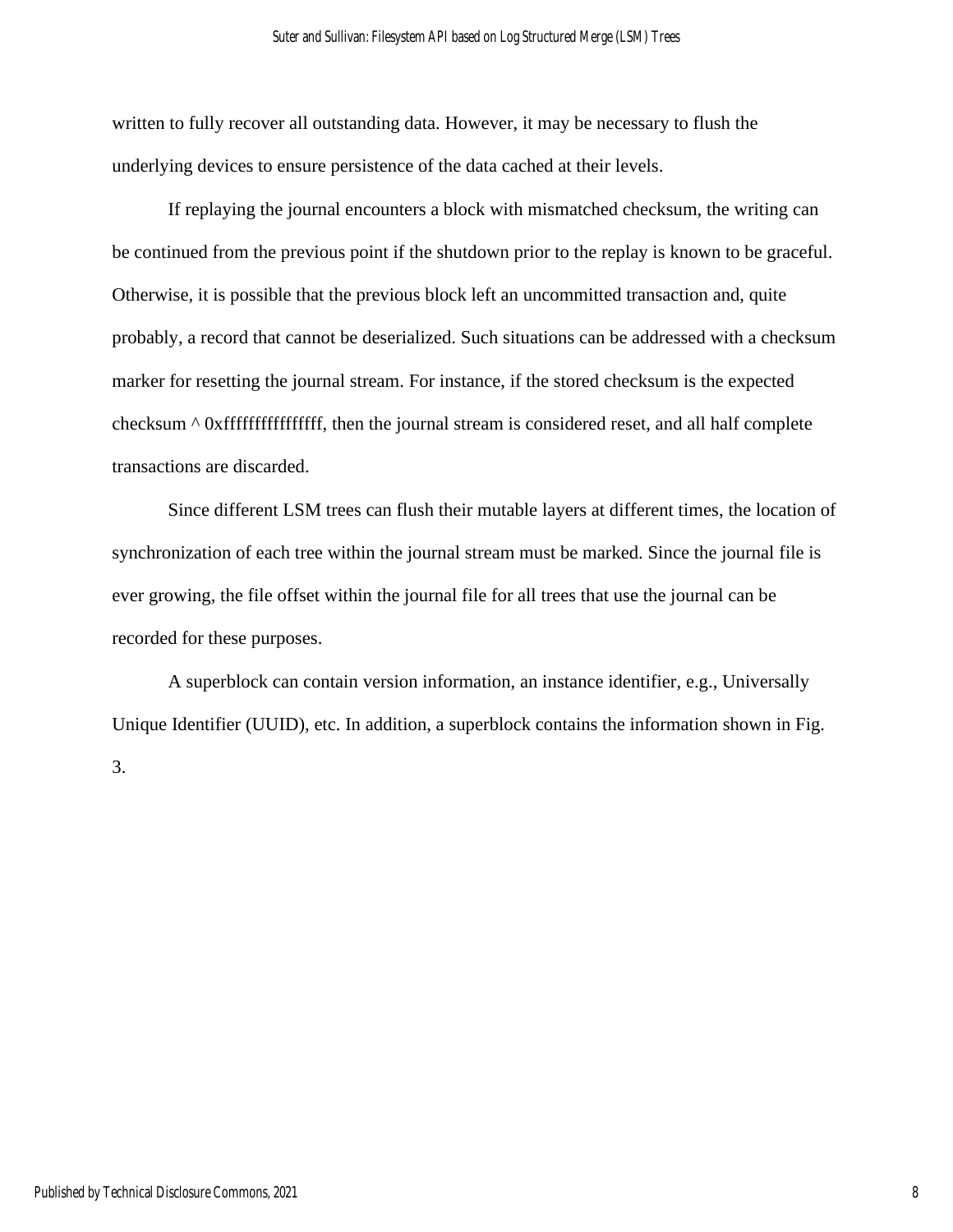```
struct SuperBlock {
    // The object ID of the root store (which is stored in the root parent store).
     root_store_object_id: u64,
     // The object ID of the allocator object (which is stored in the root store).
     allocator_object_id: u64,
    // The object ID of the journal (which is stored in the root parent store).
     journal_object_id: u64,
     // The point to start reading the journal.
    journal checkpoint: JournalCheckpoint,
     // Offset of the journal file when the superblock was written.
     super_block_journal_file_offset: u64,
    // object id -> journal file offset. Indicates where each object has been
     // flushed to at the time the superblock was written.
    journal file offsets: HashMap<u64, u64>,
}
```
## **Fig. 3: Example pseudocode listing various pieces of information contained in a superblock**

A superblock can be immediately followed with a copy of all records present in the root parent store from its mutable layer. A superblock exists as A/B copies that are two corresponding files in the root object store. The beginning of each of the two files is at known locations on the disk. The only reserved regions on the block device are for the initial extents for the A/B superblocks. All other regions are free to be used for metadata or data as required. Records can be stored in the superblock in the same way as in the journal as described above, and the same reader as the journal can be used.

When writing a new superblock, first, the minimum referenced offset within the journal is located. Then, all extents preceding that offset can be trimmed, thus freeing the space used by the journal. Further compactions can be initiated in case free space is running low. In addition, a limit can be imposed on the amount of data that needs to be replayed from the journal and trigger compactions when the limit is exceeded.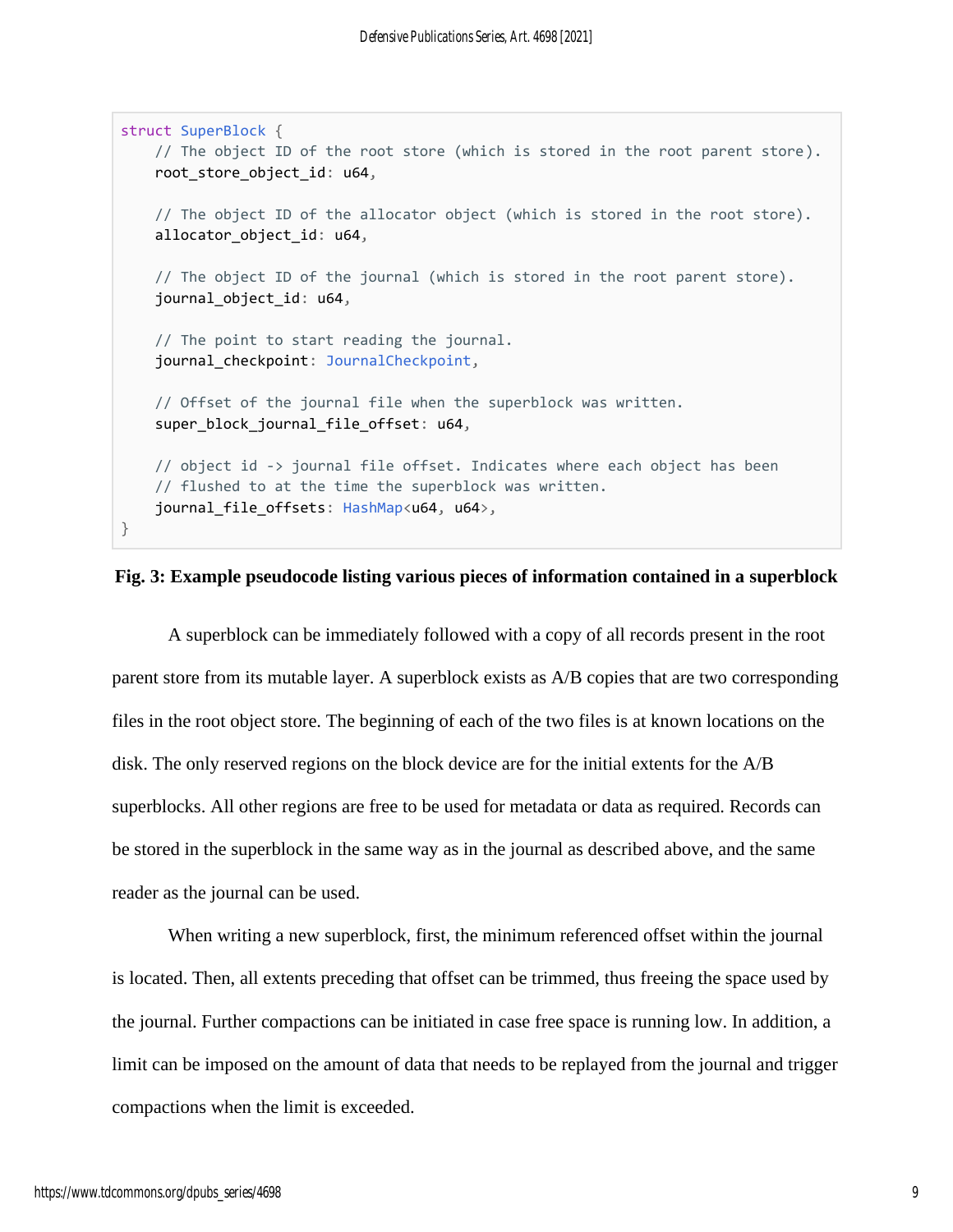As Fig. 4 shows, records for directory entries can be stored in the same tree that stores other object store information.

```
enum ObjectKeyData {
 …
    Child { name: String },
 …
}
enum ObjectValue {
 …
    Child { object_id: u64, object_type: ObjectType },
 …
}
```
### **Fig. 4: Example pseudocode showing a record for a directory entry stored in an LSM tree**

Support for objects that must be purged upon mount can be provided by storing such objects in a special directory that is purged upon replaying the journal after mounting. The techniques described in this disclosure can support case-sensitive filesystems, including Unicode filenames. If needed, filenames can be normalized using techniques similar to those typical in mainstream device operating systems.

The format of the persistent layer files is flexible and can be evolved as needed. For example, simply serializing records in sorted order might suffice initially, but there is room to optimize these layer files perhaps using B-Trees, Bloom filters and compression (since the data will likely compress well).

The techniques for implementing an existing filesystem API in a manner described in this disclosure can be invoked by any device, operating system, or application. The API can boost performance and speed of file operations by augmenting the on-device filesystem with fast inmemory file write operations that are flushed at appropriate times to minimize latency caused by